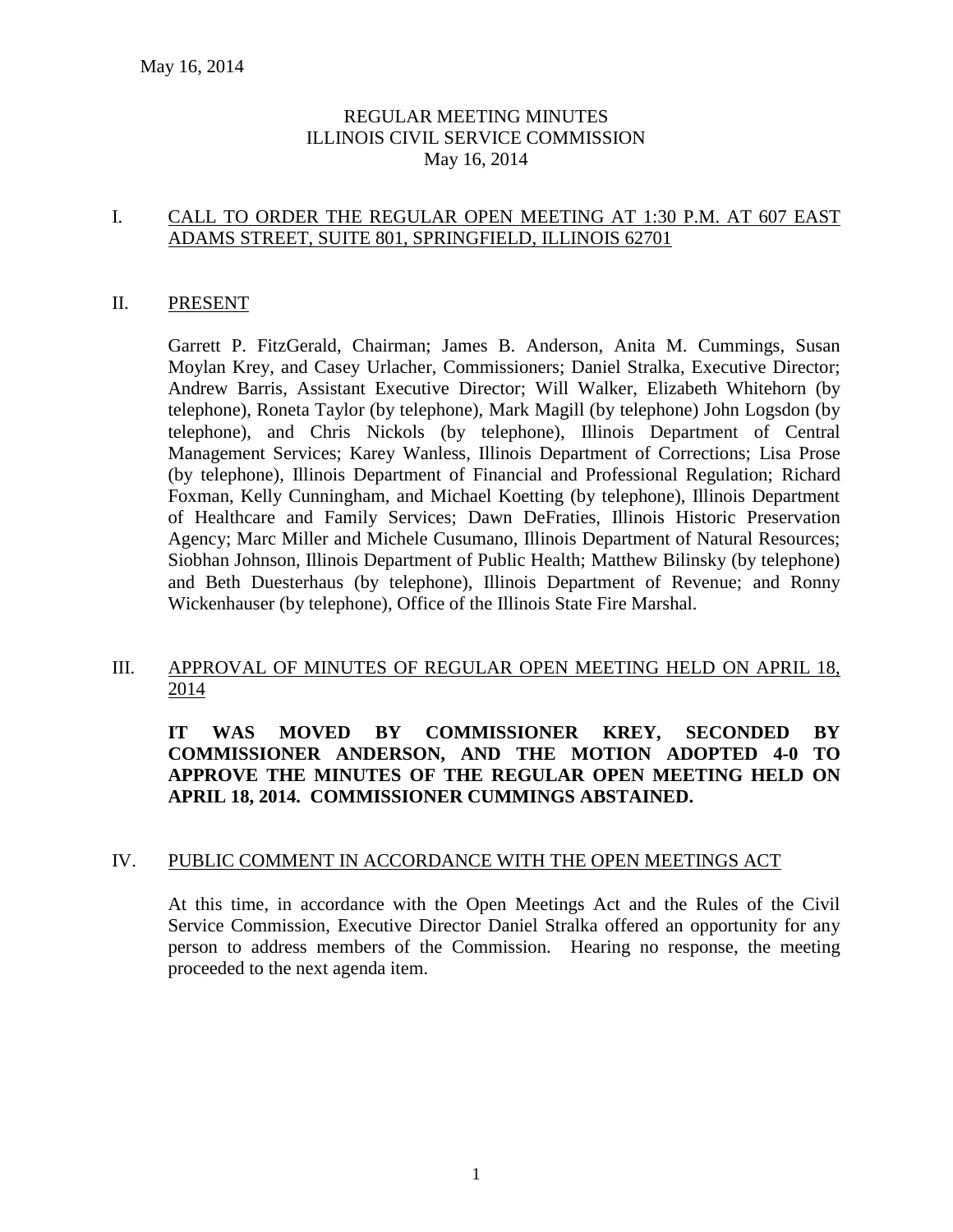#### $V<sub>r</sub>$ EXEMPTIONS UNDER SECTION 4d(3) OF THE PERSONNEL CODE

# A. Report on Exempt Positions from Illinois Dept. of Central Management Services

|        | Total     | Number of Exempt |
|--------|-----------|------------------|
| Agency | Employees | Positions        |
|        |           |                  |
|        |           |                  |
|        |           |                  |
|        |           |                  |
|        |           |                  |
|        |           |                  |
|        |           |                  |
|        |           |                  |
|        |           |                  |
|        |           |                  |
|        |           |                  |
|        |           |                  |
|        |           |                  |
|        |           |                  |
|        |           |                  |
|        |           |                  |
|        |           |                  |
|        |           |                  |
|        |           |                  |
|        |           |                  |
|        |           |                  |
|        |           |                  |
|        |           |                  |
|        |           |                  |
|        |           |                  |
|        |           |                  |
|        |           |                  |
|        |           |                  |
|        |           |                  |
|        |           |                  |
|        |           |                  |
|        |           |                  |
|        |           |                  |
|        |           |                  |
|        |           |                  |
|        |           |                  |
|        |           |                  |
|        |           |                  |
|        |           |                  |
|        |           |                  |
|        |           |                  |
|        |           |                  |
|        |           |                  |
|        |           |                  |
|        |           |                  |
|        |           |                  |
|        |           |                  |
|        |           |                  |
|        |           |                  |
|        |           |                  |
|        |           |                  |
|        |           |                  |
|        |           |                  |
|        |           |                  |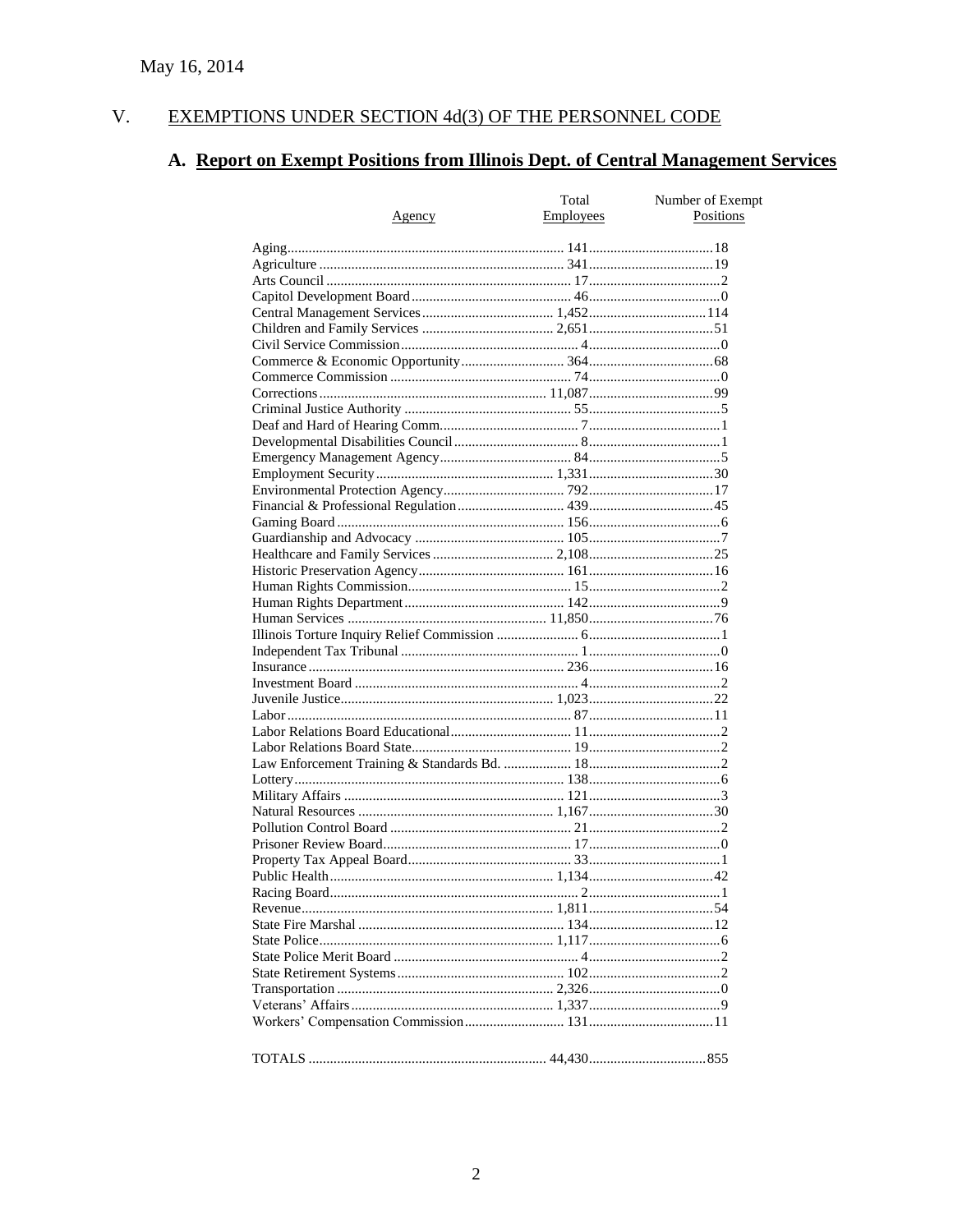#### **B. Governing Rule – Section 1.142 Jurisdiction B Exemptions**

- a) The Civil Service Commission shall exercise its judgment when determining whether a position qualifies for exemption from Jurisdiction B under Section 4d(3) of the Personnel Code. The Commission will consider any or all of the following factors inherent in the position and any other factors deemed relevant to the request for exemption:
	- 1) The amount and scope of principal policy making authority;
	- 2) The amount and scope of principal policy administering authority;
	- 3) The amount of independent authority to represent the agency, board or commission to individuals, legislators, organizations or other agencies relative to programmatic responsibilities;
	- 4) The capability to bind the agency, board or commission to a course of action;
	- 5) The nature of the program for which the position has principal policy responsibility;
	- 6) The placement of the position on the organizational chart of the agency, board or commission;
	- 7) The mission, size and geographical scope of the organizational entity or program within the agency, board or commission to which the position is allocated or detailed.
- b) The Commission may, upon its own action after 30 days notice to the Director of Central Management Services or upon the recommendation of the Director of the Department of Central Management Services, rescind the exemption of any position that no longer meets the requirements for exemption set forth in subsection (a). However, rescission of an exemption shall be approved after the Commission has determined that an adequate level of managerial control exists in exempt status that will insure responsive and accountable administrative control of the programs of the agency, board or commission.
- c) For all positions currently exempt by action of the Commission, the Director of Central Management Services shall inform the Commission promptly in writing of all changes in essential functions, reporting structure, working title, work location, position title, position number or specialized knowledge, skills, abilities, licensure or certification.
- d) Prior to granting an exemption from Jurisdiction B under Section 4d(3) of the Personnel Code, the Commission will notify the incumbent of the position, if any, of its proposed action. The incumbent may appear at the Commission meeting at which action is to be taken and present objections to the exemption request.

(Source: Amended at 34 Ill. Reg. 3485, effective March 3, 2010)

\* \* \*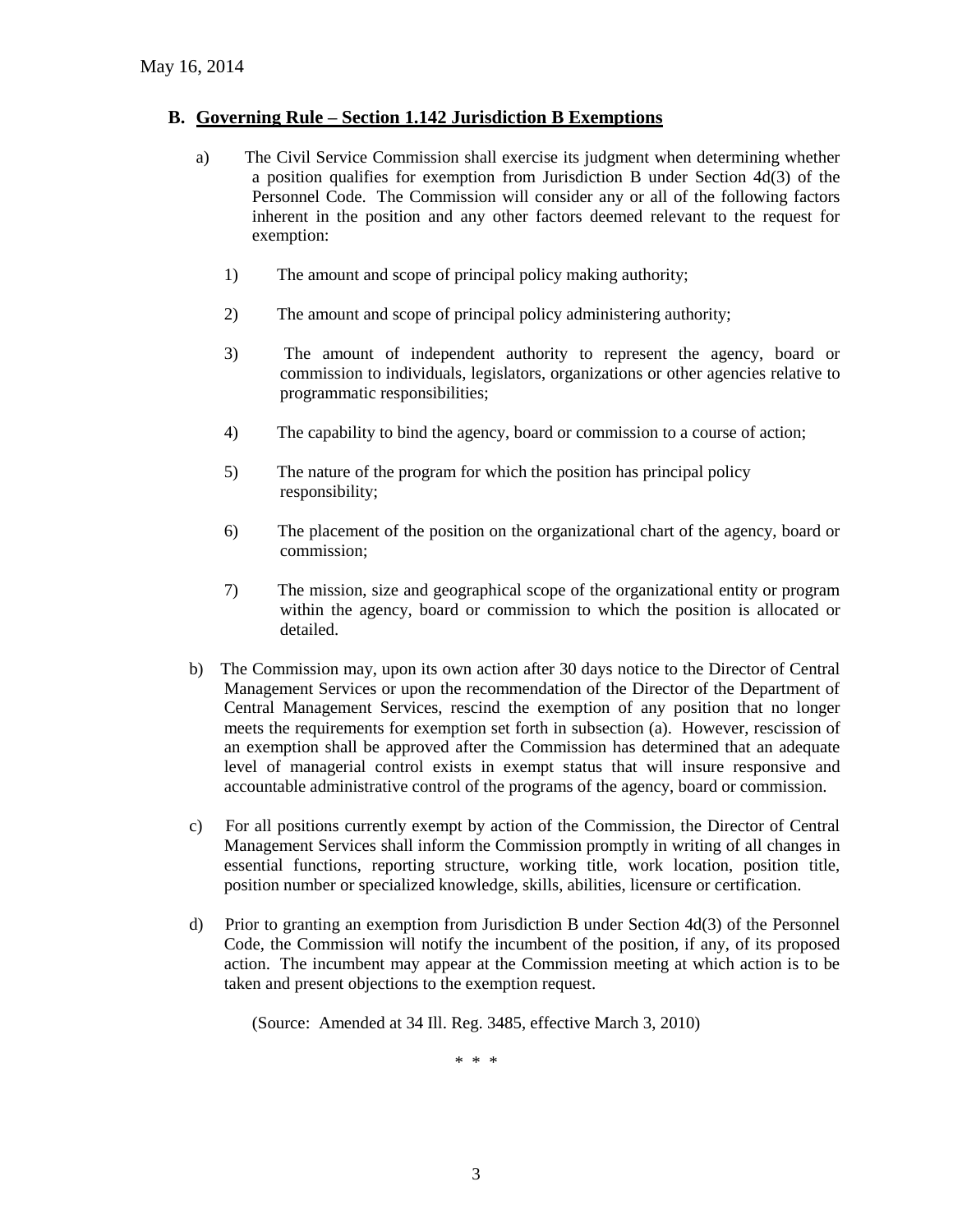## **C. Requests for 4d(3) Exemption**

Executive Director Daniel Stralka reported the following:

 As to Item C, this request is from the Department of Healthcare and Family Services and is for a Deputy Director for New Initiatives, a position that reports to the Director. It was first on the Commission's agenda in March but has been continued the last two meetings. The agency submitted a new position description form for the Commission's consideration on May 1.

This position appears to be responsible for three programs:

- 1. Pay for Performance is a program initiative whereby the State would base Medicaid provider payments on health outcomes and not just the services provided. While this appears to be an impactful program, Staff had concerns that changing provider reimbursement methodologies was within the State's abilities.
- 2. Hospital Presumptive Eligibility is a change in Medicaid eligibility determinations such that hospital patients who claim they are covered by Medicaid are presumed to be covered until otherwise proven. The State would be responsible for all hospital charges until eligibility is disproven. While this again is a worthwhile program, it appears it would fall under the principal policy responsibilities of the already exempt Special Assistant for Hospital Development which performs highly responsible and sensitive policymaking functions for all Agency interactions with hospitals.
- 3. The expansion of Affordable Care Act (ACA) eligibility to special populations, specifically recently released offenders from the Department of Corrections and Department of Juvenile Justice. It should be noted that the Department of Insurance has an exempt Affordable Care Act Outreach Officer which works with other agencies and the community to assist in consumer education and assistance about the ACA. It was unclear why this group would not be included with the Insurance position's responsibilities.

With the advent of the ACA, the State split its various implementation responsibilities among three agencies: Healthcare and Family Services, Aging and Insurance. It can be difficult to identify which agency has principal policy responsibility for which programmatic aspect of the ACA, admittedly a large, complex, controversial and expensive program. When implementing program changes or initiatives associated with the ACA, it is not unreasonable that more than one agency can be entitled to a principal policy exempt position for the same program.

The agency indicated it wished to respond to Staff's inquiries and any Commissioner questions at this meeting.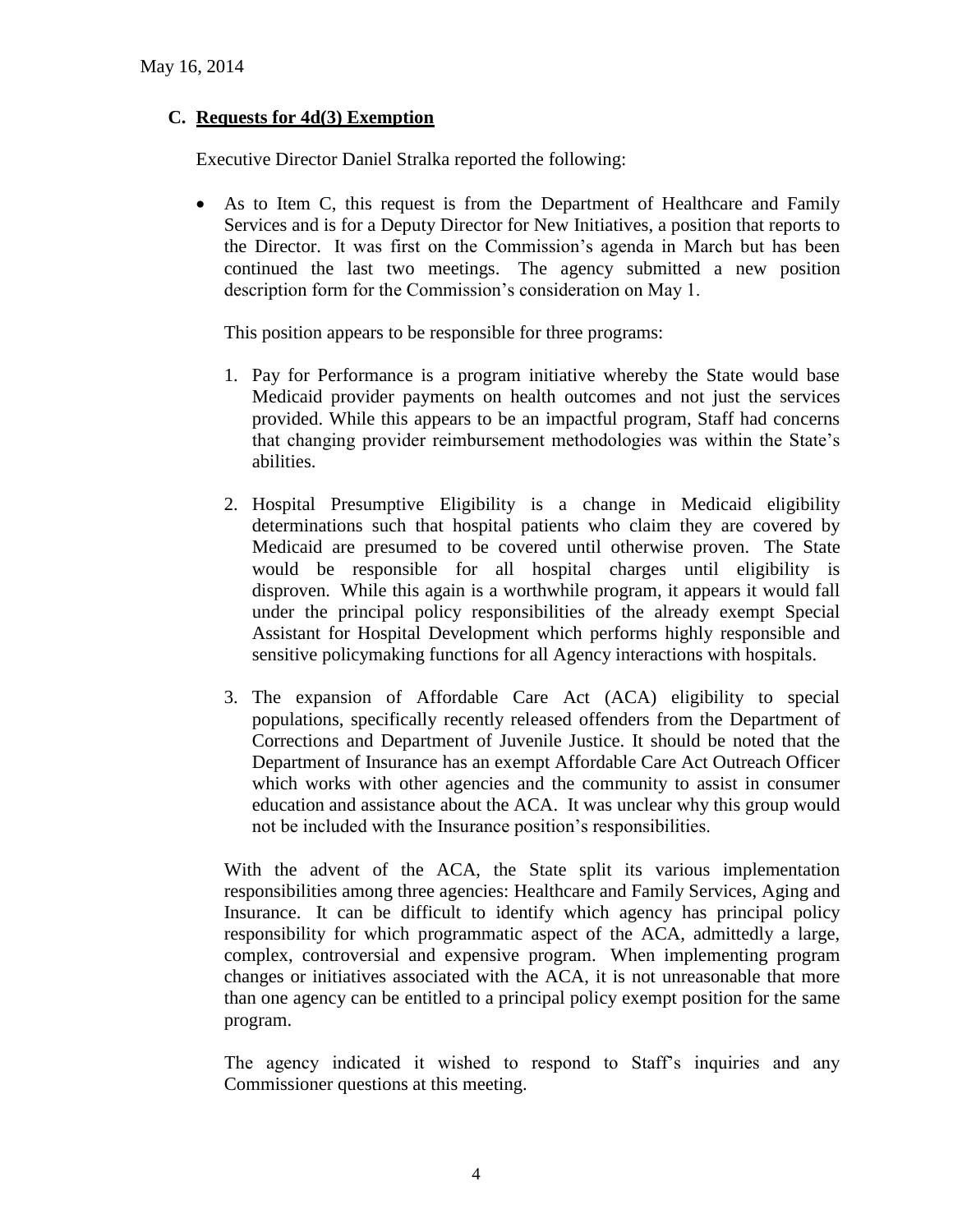Michael Koetting spoke on behalf of Healthcare and Family Services and started with the Pay for Performance program. This is changing the way Managed Care is implemented by the agency. Executive Director Stralka noted the agency already has an exempt Special Assistant for Managed Care.

Koetting then addressed the Justice Involved program which is the third item listed above. He noted how these populations tend to be in and out of jail which is a special challenge for the agency. Since these would all be Medicaid eligible residents, that is why it is solely under Healthcare and Family Services and not Insurance. The agency must establish relationships with, essentially, all county jails throughout the State. Chairman FitzGerald inquired if there were any time pressures associated with this request. Michael Koetting responded that the agency is under a mandate to get 50% of its population under Managed Care by the end of the year. He also provided an example how getting an HIV positive inmate covered by the ACA would assure that person would not suffer a break in the provision of needed prescriptions.

As to the Hospital Presumptive Eligibility program, this is more a billing and rate issue. It is important that this program be implemented properly so hospitals are making accurate initial eligibility determinations. If they fail to do so, it becomes open season on the State treasury.

Commissioner Anderson inquired which of these three programs is the primary responsibility of the position. Michael Koetting indicated that initially, it would be both the Hospital Presumptive Eligibility and Justice Involved programs. Once these are established, the Pay for Performance program will become more important.

 As to Item D, this request is for the Administrator of the Division of Surplus Property Control in the Department of Central Management Services, a position that reports to the Deputy Director for Agency Services who reports to the Assistant Director who reports to the Director. This position is responsible for the program where the State receives tangible goods such as office furniture, computers, and other specialty equipment from State agencies as well as the federal government and then either reassigns, sells or disposes of it all. This includes equipment for law enforcement agencies and homeland security. It is a \$4,000,000 program with a statutory basis. For these reasons, Staff recommended approval of this request.

Will Walker, Deputy Director-Bureau of Agency Services, Department of Central Management Services, added how this involves more than just moving property around the State. The position assists law enforcement and other units of local government in acquiring goods and equipment in an economical manner. Commissioner Anderson inquired where the goods come from. Will Walker replied that they come from the federal government who provide them to the States so the items do not go to waste. There is a similar administrator in each State though Illinois is the biggest user of the program. Commissioner Krey inquired who previously held the position. Will Walker indicated the current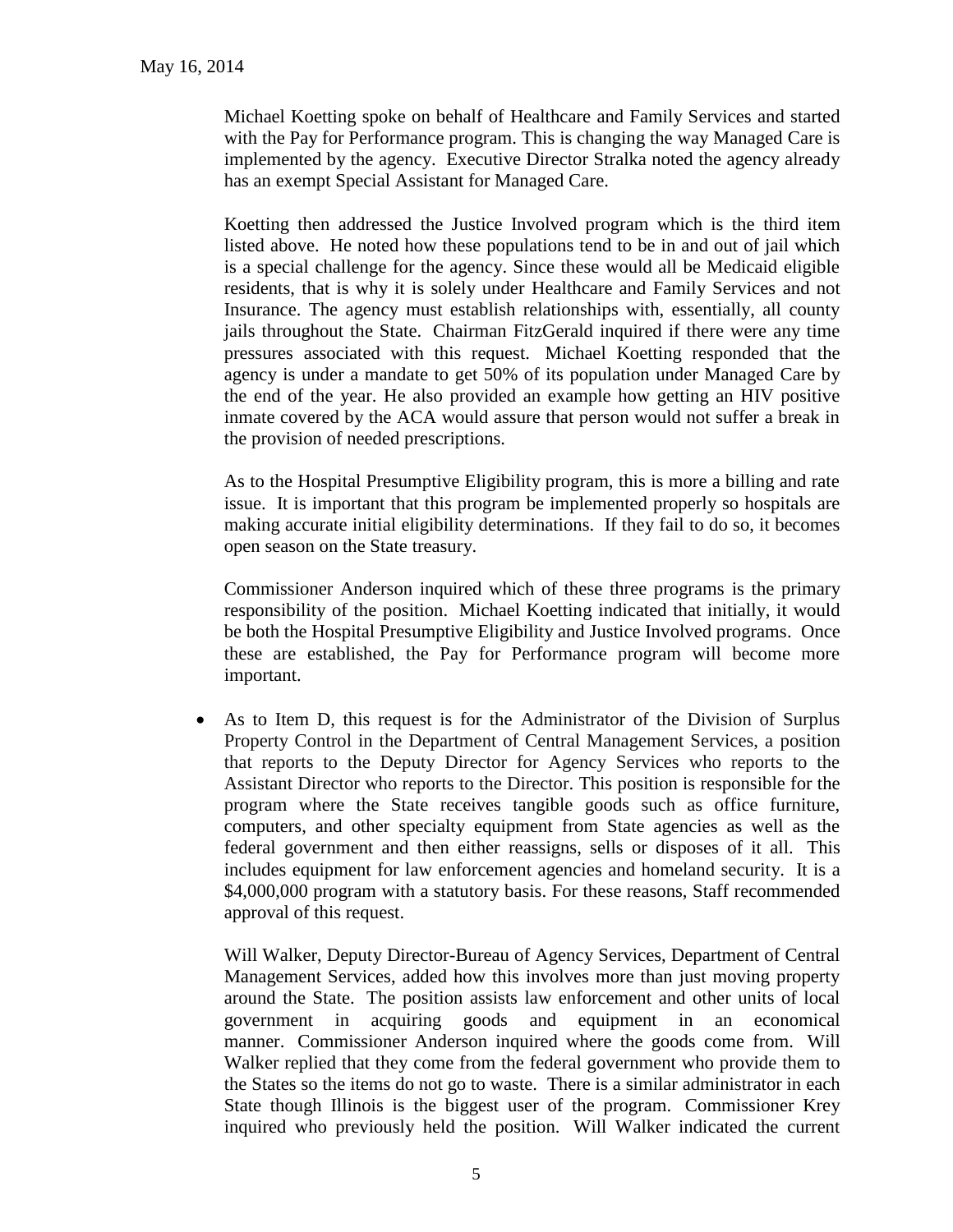incumbent has always held the position. Commissioner Krey then asked what is the need to create this exemption. Walker replied that the position is being redefined to be more of a principal policy maker by increasing its interaction with various other government officials. Commissioner Cummings asked Will Walker to confirm that the federal government donates these goods and equipment. Will Walker first responded by noting how under the Law Enforcement Support Office (LESO) much equipment goes to law enforcement agencies. Otherwise, units of local government pay 10% of original acquisition value for the equipment. That sum goes to the State and helps fund the program. Commissioner Cummings then asked Will Walker to confirm that this position has independent authority to make program decisions. Walker confirmed this. Chairman FitzGerald asked who set the value of this surplus property. Will Walker indicated that the agency does based on original acquisition value. Chairman FitzGerald indicated he was looking for a policy on this. Walker replied that was the policy. Commissioner Krey asked who the position reports to and Walker indicated it reported to him. Commissioner Cummings asked what the advantage is to seeking an exemption for this position. Will Walker replied it is because the position interacts with higher level government officials as well as the media. The position has evolved from moving furniture to marketing the surplus property program. Elizabeth Whitehorn, Central Management Services, added that the incumbent will be maintaining his term appointment status. The exemption allows the agency to plan for the future.

 As to Item E, this request is for an assistant legislative liaison for the Illinois State Police, a position that reports to the Chief of Governmental Affairs who reports to the Director. This position was before the Commission last December but because its bargaining unit status was unsettled it was only approved for a six month term. The agency now indicates that it has been excluded so Staff recommended approval of this request.

## **IT WAS MOVED BY COMMISSIONER URLACHER, SECONDED BY COMMISSIONER ANDERSON, AND THE MOTION ADOPTED 5-0, TO GRANT THE REQUEST FOR 4D(3) EXEMPTION FOR THE FOLLOWING POSITIONS:**

- **C: Deputy Director for New Initiatives, Healthcare & Family Services**
- **D: Administrator, Division of Surplus Property Control, Central Management Services**
- **E: Assistant Legislative Liaison, State Police**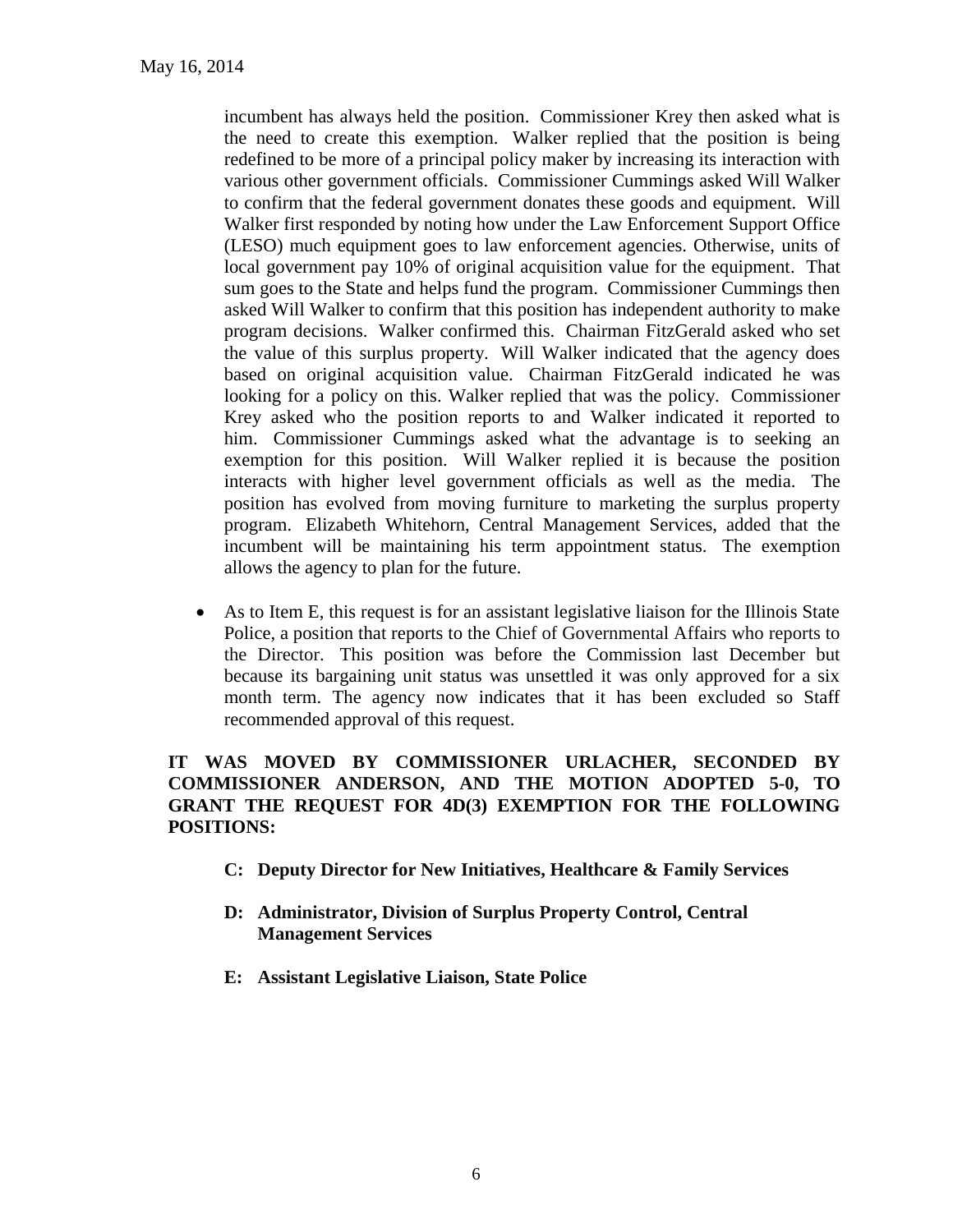## **The following 4d(3) exemption requests were granted on May 16, 2014:**

## **C. Illinois Department of Healthcare and Family Services**

| <b>Position Number</b>  | 40070-33-00-900-00-21               |
|-------------------------|-------------------------------------|
| Position Title          | Senior Public Service Administrator |
| Bureau/Division         | Office of the Director              |
| <b>Functional Title</b> | Deputy Director for New Initiatives |
| Incumbent               | Vacant                              |
| Supervisor              | Director                            |
| Location                | <b>Cook County</b>                  |

## **D. Illinois Department of Central Management Services**

| <b>Position Number</b>  | 40070-37-01-300-00-01                                         |
|-------------------------|---------------------------------------------------------------|
| <b>Position Title</b>   | Senior Public Service Administrator                           |
| Bureau/Division         | Bureau of Agency Services/Surplus Property                    |
| <b>Functional Title</b> | Administrator, Division of Surplus Property Control           |
| Incumbent               | <b>Curtis Howard</b>                                          |
|                         | Deputy Director-Agency Services, who reports to the Assistant |
| Supervisor              | Director who reports to the Director.                         |
| Location                | <b>Sangamon County</b>                                        |

## **E. Illinois State Police**

| <b>Position Number</b>  | 13851-21-00-700-30-01 (exemption expires June 20, 2014)   |
|-------------------------|-----------------------------------------------------------|
| Position Title          | Executive I                                               |
| Bureau/Division         | Office of the Director/Governmental Affairs               |
| <b>Functional Title</b> | Assistant legislative Liaison                             |
| Incumbent               | Aaron D. Harris                                           |
| Supervisor              | Chief, Governmental Affairs, who reports to the Director. |
| Location                | <b>Cook County</b>                                        |

#### **F. Proposed Rescissions in accordance with Section 1.142(b) of the Rules of the Civil Service Commission**

Executive Director Stralka reported that on April 15, 2014 Staff provided notice to the Director of Central Management Services in accordance with Commission Rules followed by letters to all affected agency directors notifying them of which positions may be placed on this month's agenda for rescission. These notices included 48 positions. Many issues were resolved during this initial period so that when it came time to finalize the agenda only 12 positions were included for the Commission to determine if their 4d(3) exemptions should be rescinded.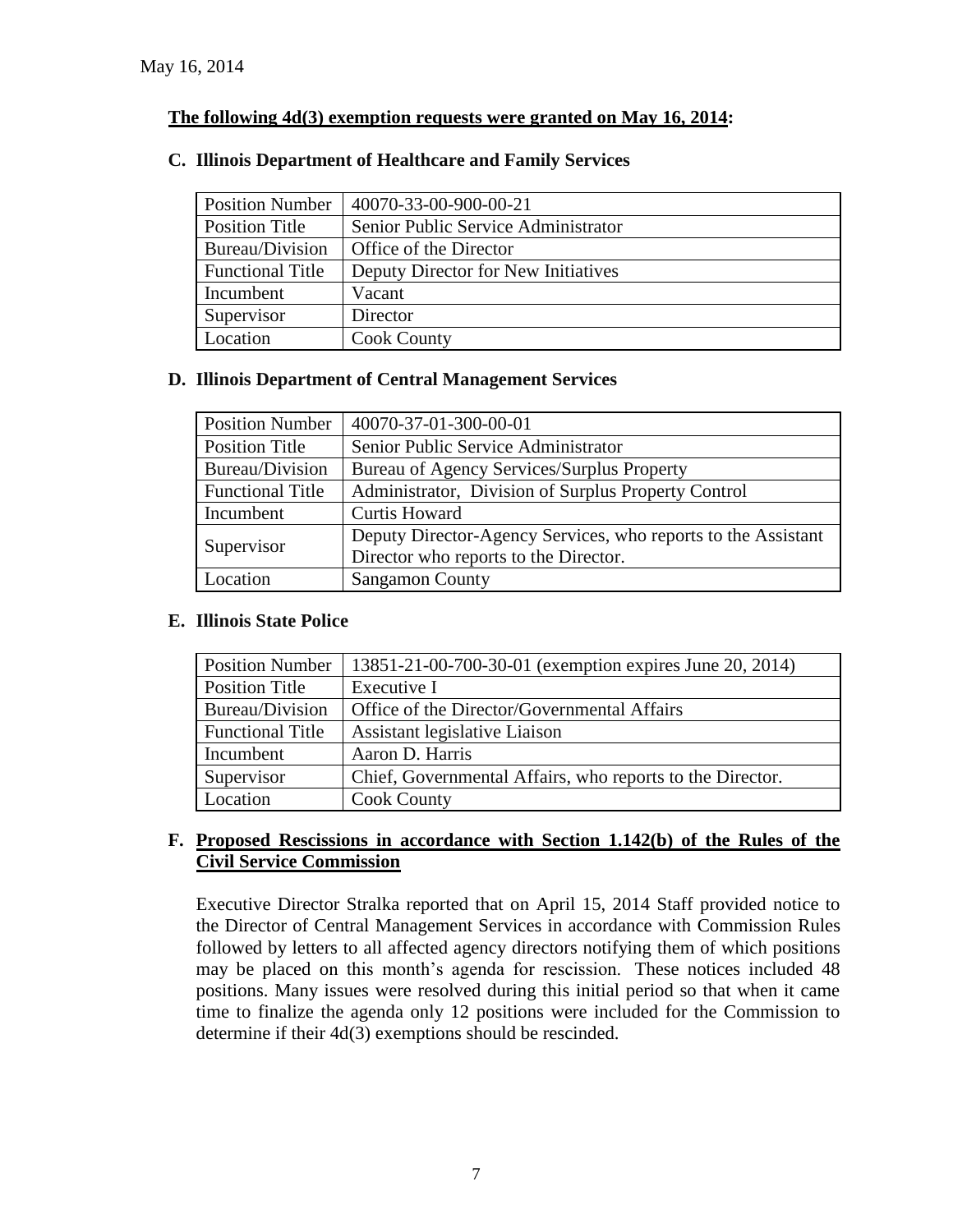As a reminder, Commission rules provide that rescissions shall be approved only after the Commission has determined that an adequate level of managerial control exists in exempt status which will insure responsive and accountable administrative control of agency programs. It was Commission Staff's position that such control exists for all these proposed rescissions.

Executive Director Stralka indicated to the Commissioners that he would be taking these out of numerical order.

 As to Items F4 and F5, the affected agency has no objection for the following positions. Staff recommended approval of the following proposed rescissions.

## **IT WAS MOVED BY COMMISSIONER CUMMINGS, SECONDED BY COMMISSIONER KREY AND THE MOTION ADOPTED 5-0 TO RESCIND THE 4D(3) EXEMPTION FOR THE FOLLOWING POSITIONS:**

## **F4: Chief Financial Officer (HPA) F5: Director of Security (HPA)**

 As to Item F1, this is a Regional Economic Development Manager for the Department of Commerce and Economic Opportunity and is presently vacant. Department of Commerce and Economic Opportunity has ten of these exempt regional managers throughout the State. This one has been vacant since December 2010. Since 2011, every time the Commission has considered proposed rescissions due to extended vacancy, one of these ten positions has been on the agenda. The agency explanation for the delay in filling this position is that it has recently identified a candidate and plans to fill the position at the conclusion of the current legislative session. Elizabeth Whitehorn replied that the agency has taken steps to hire an individual for this position though no specific candidate has been identified as of this time.

**IT WAS MOVED BY COMMISSIONER KREY, SECONDED BY COMMISSIONER CUMMINGS, AND THE MOTION ADOPTED 5-0 TO CONTINUE THE PROPOSED RESCISSION OF THE 4D(3) EXEMPTION FOR THE FOLLOWING POSITION TO THE COMMISSION'S SCHEDULED NOVEMBER 21, 2014 MEETING:**

## **F1: Regional Manager-West Central Region (CEO)**

 As to Item F9, this is a Regional Health Officer for the Illinois Department of Public Health. Public Health has seven regional health officer positions. This one has been vacant since April 2012. The agency explanation is that it is presently conducting interviews for the position. Siobhan Johnson, agency representative, added that the agency is presently conducting interviews, and that it had to re-open this process because a candidate who had accepted the position backed out this past February.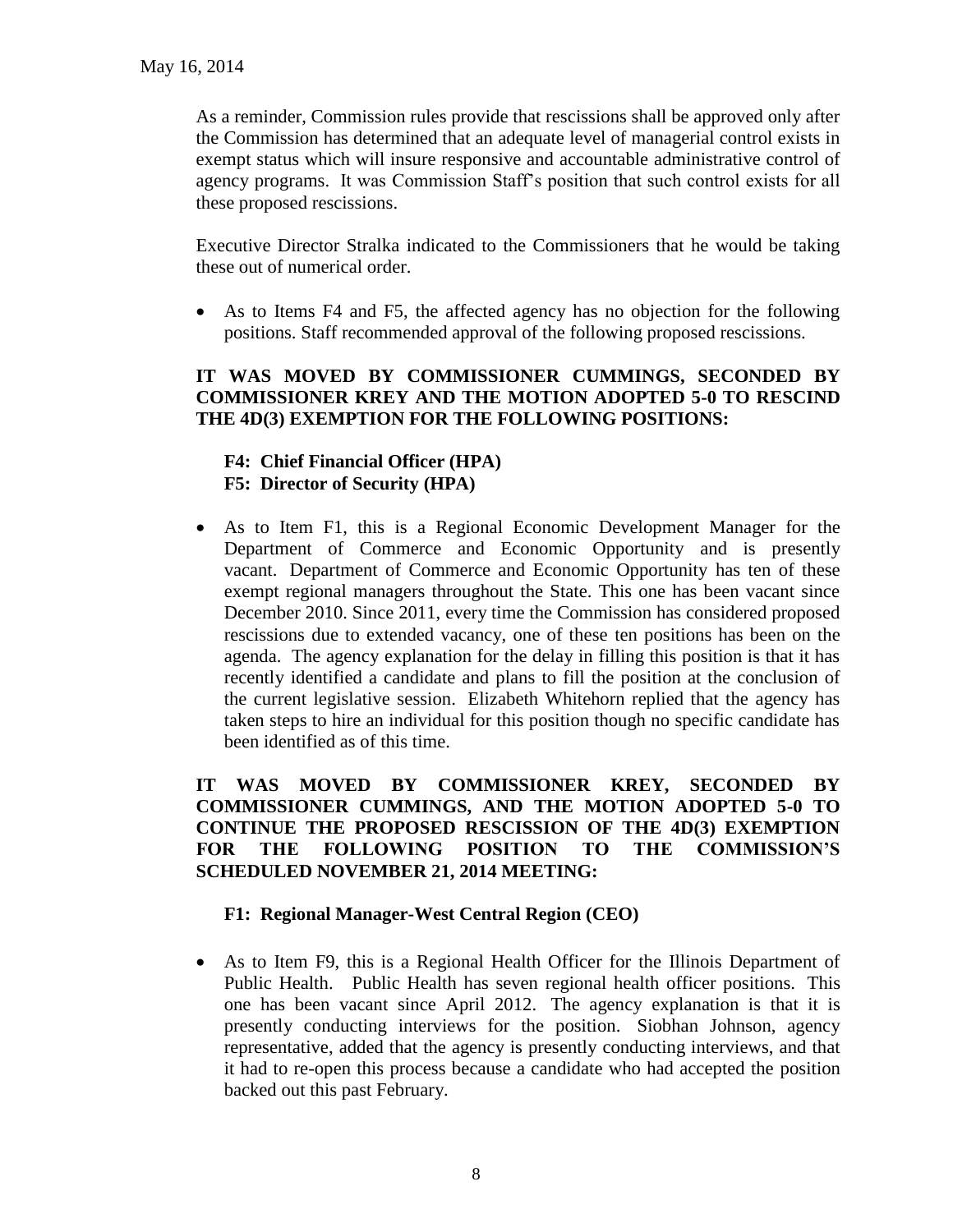## **IT WAS MOVED BY COMMISSIONER CUMMINGS, SECONDED BY COMMISSIONER KREY, AND THE MOTION ADOPTED 5-0 TO CONTINUE THE PROPOSED RESCISSION OF THE 4D(3) EXEMPTION FOR THE FOLLOWING POSITION TO THE COMMISSION'S SCHEDULED NOVEMBER 21, 2014 MEETING:**

#### **F9: Regional Health Officer – Marion (DPH)**

 As to Items F2, F7, and F10 these are all legislative liaison positions. F2 is with the Illinois Department of Corrections and is presently filled. F7 is with Illinois Department of Human Services and is presently vacant. F10 is with the Illinois Department of Revenue and is presently filled. The common issue with these positions is that even with the recent implementation of P.A. 97-1172, the Management Bill, they remain in collective bargaining units. They appear to be the only Section 4d(3) exempt positions that remain in collective bargaining units. All three agencies indicated that they have requested Central Management Services to petition the Illinois Labor Relations Board to have them excluded from their collective bargaining units. It is unknown if Central Management Services has filed petitions to do so or the status of any such petition. Elizabeth Whitehorn indicated it was her understanding that they are being submitted for exclusion. Matthew Bilinsky was able to provide some additional specifics that discussion with the Union had been put on hold while the Management Bill positions were being finalized. That led to these positions being backlogged but are now being addressed. Karey Wanless added that the Department of Corrections position was presently filled.

**IT WAS MOVED BY COMMISSIONER KREY, SECONDED BY COMMISSIONER CUMMINGS, AND THE MOTION ADOPTED 5-0 TO CONTINUE THE PROPOSED RESCISSION OF THE 4D(3) EXEMPTION FOR THE FOLLOWING POSITIONS TO THE COMMISSION'S SCHEDULED NOVEMBER 21, 2014 MEETING:**

**F2: Legislative Liaison (DOC) F10: Legislative Liaison (DOR)**

#### **IT WAS MOVED BY COMMISSIONER KREY, SECONDED BY COMMISSIONER URLACHER AND THE MOTION ADOPTED 5-0 TO RESCIND THE 4D(3) EXEMPTION FOR THE FOLLOWING POSITION:**

## **F7: Legislative Liaison (DHS)**

Subsequent to the Motion on Item F7, Elizabeth Whitehorn, Deputy Director-Personnel, Central Management Services, inquired if the exemption was rescinded would the agency be able to resubmit the request once exclusion is accomplished. Chairman FitzGerald responded affirmatively.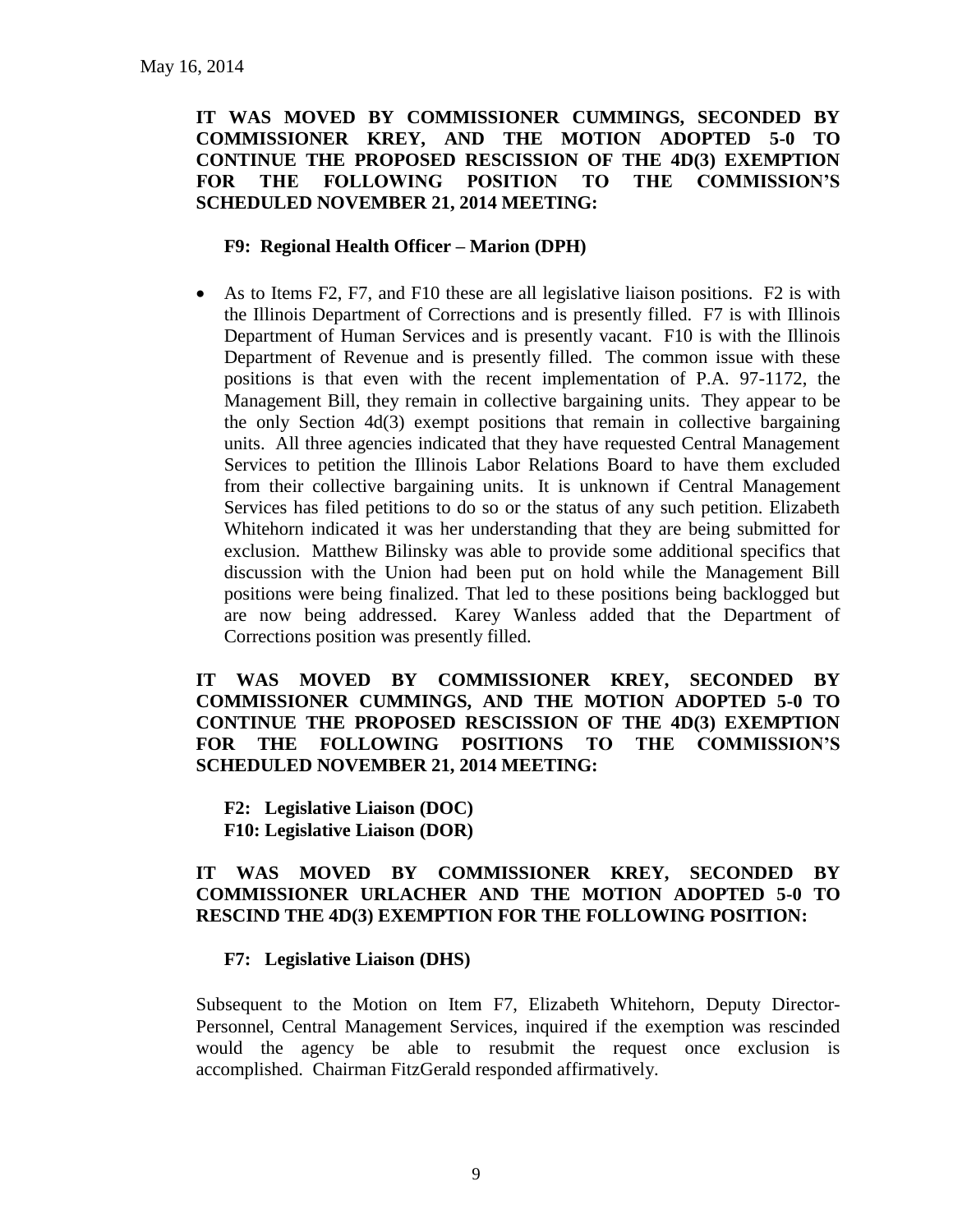As to Item F3, this is the Special Assistant for Long Term Care at Department of Healthcare and Family Services and is presently filled. It was first granted exemption in June 2011 due to its role in implementing several settlements from pending litigation including the Colbert Decree that led to a program whereby qualifying residents would be offered the opportunity to transition from an institutional setting to a less restrictive or community based setting. However, this past January the Department on Aging requested and received principal policy exempt status for two positions related to the implementation of the Colbert Decree which was responsible for this same transition. Aging indicated at the time that responsibility for implementation had been moved to Aging due to several missed benchmarks. Staff had a concern that this program – the transition of long-term care recipients from institutional to community settings – which had been placed with Healthcare and Family Services was now under Aging. Rather than move this exempt position with the program, Aging requested and received two new exempt positions. This called into question whether the Healthcare and Family Services position could still qualify for a principal exemption for the longterm care program if it now resides with Aging. The agency recently submitted a new position description to reflect its responsibility for programs that would justify a continued exemption. However, this position description also still references responsibility for the Colbert Decree transition. That is not consistent with representations made by Aging in securing its two exemptions this past January.

Kelly Cunningham, Deputy Administrator-Medicaid Long Term Care Programs, Illinois Department of Healthcare and Family Services, replied that while Aging does now have primary responsibility for the Colbert Decree implementation, that is not the only factor that impacts the long term care program. There is a great deal of high-level communication and deliberation that goes on among numerous agencies including Healthcare and Family Services and the federal government that affects all long term care populations. In addition, Healthcare and Family Services is solely responsible for the Medicaid population that is affected by this program. She indicated that there are  $70,000 - 100,000$  members of this group with an expenditure of \$1,400,000,000. Medicaid is the most significant funder of long term care program in Illinois. Commissioner Anderson inquired if the position was filled and Cunningham indicated it was. Commissioner Cummings inquired how to distinguish each agency's responsibilities if both work with the long term care program. Kelly Cunningham replied that Healthcare and Family Services has been designated as the sole agency by the federal government for Medicaid responsibilities in Illinois. Healthcare and Family Services then is allowed to delegate responsibility for some related programs to agencies such as Aging and Department of Human Services.

#### **IT WAS MOVED BY COMMISSIONER ANDERSON, SECONDED BY COMMISSIONER CUMMINGS, AND THE MOTION ADOPTED 5-0 TO DENY THE PROPOSED RESCISSION FROM 4D(3) EXEMPTION FOR THE FOLLOWING POSITION:**

**F3: Long Term Care (HFS)**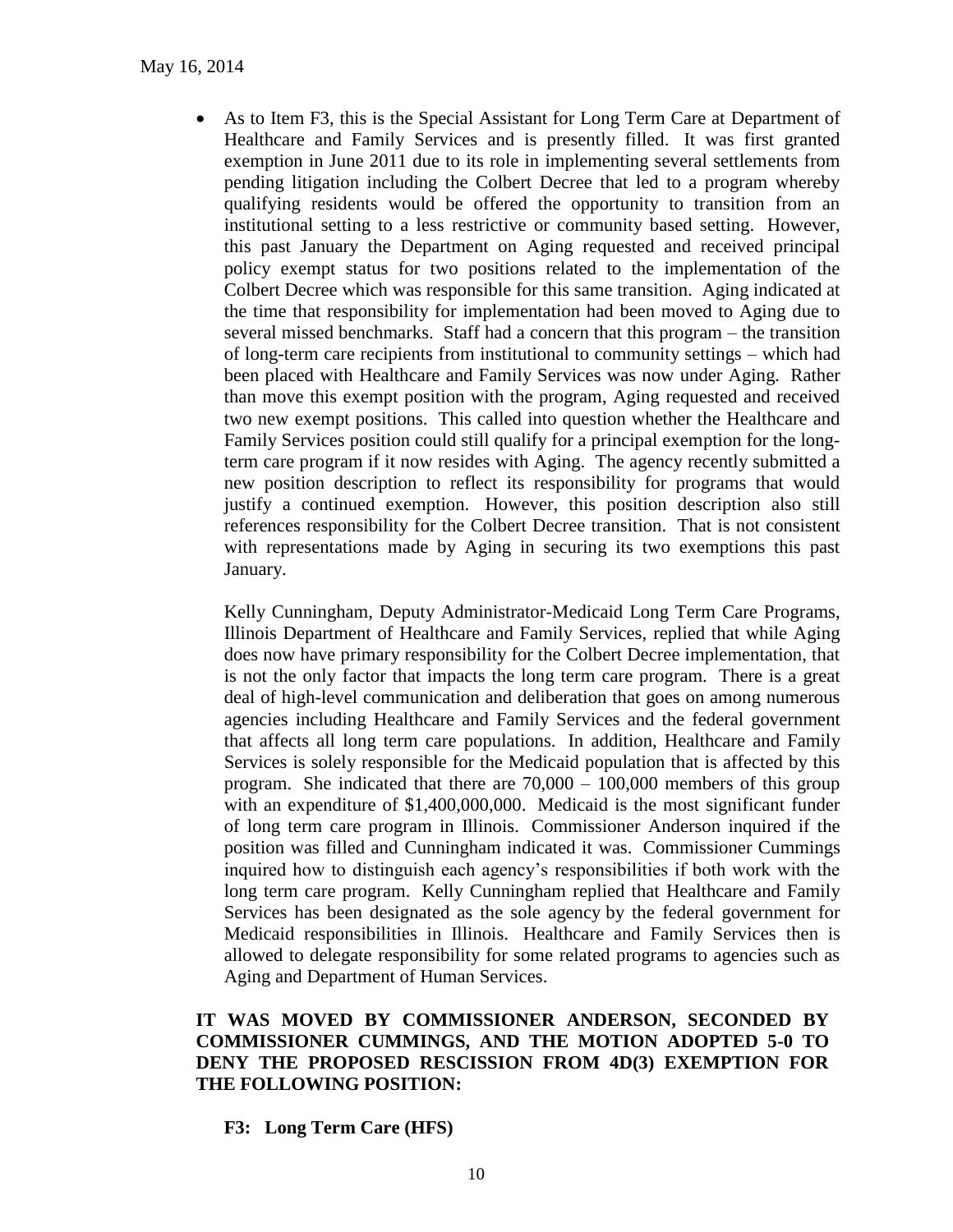As to Items F6 and F11, Item F6 is the Manager of the Abraham Lincoln Presidential Library and Museum Research & Collections Department for the Illinois Historic Preservation Agency and has been vacant since June 2011. Item F11 is the Human Resources Manager for the Illinois Department of Revenue and has been vacant since May 2011. Both of these positions were included on the agenda simply due to the extended vacancy. Both agencies indicated that they are still in the candidate selection process and requested that the proposed rescissions be denied. Beth Duesterhaus, Shared Services Center, responded on behalf of Department of Revenue that the agency had selected a candidate less than two years ago who spurned them for a similar position at Illinois Department of Transportation. Dawn DeFraties, Human Resources Director, responded on behalf of Historic Preservation Agency that its Governing Board has been conducting a national search for a qualified candidate. She noted the difficulty in finding qualified candidates due to the position's unique educational and work history requirements.

## **IT WAS MOVED BY COMMISSIONER CUMMINGS, SECONDED BY COMMISSIONER KREY, AND THE MOTION ADOPTED 5-0 TO CONTINUE THE PROPOSED RESCISSION OF THE 4D(3) EXEMPTION FOR THE FOLLOWING POSITIONS TO THE COMMISSION'S SCHEDULED NOVEMBER 21, 2014 MEETING:**

#### **F6: Manager. ALPLM Research & Collections (HPA) F11: Human Resources Director (DOR)**

 As to Item F8, this is the Deputy Director for the Illinois Department of Natural Resources and is presently filled. This position was included on the agenda simply because published news stories indicated that a past incumbent had taken a significant amount of time off work in the summer of 2012 on sick leave while concurrently participating in professional fishing tournaments. In the 2010 Management Audit of Exempt Positions, Commission Staff noted it would consider rescission any time information came to its attention which may call into question the necessity of maintaining a position's exempt status. That is the sole reason this position was included on this month's agenda. Commission Staff notes that the employee who was the subject of these news stories no longer works for the agency and a replacement has been appointed. Marc Miller, Department of Natural Resources Director, corrected the Staff presentation to note that the particular employee was on Family Medical Leave and not sick leave. He then explained how the agency acted promptly to remove the employee once it became aware of the above actions.

## **IT WAS MOVED BY COMMISSIONER ANDERSON, SECONDED BY CHAIRMAN FITZGERALD, AND THE MOTION ADOPTED 5-0 TO DENY THE PROPOSED RESCISSION FROM 4D(3) EXEMPTION FOR THE FOLLOWING POSITION:**

**F8: Deputy Director (DNR)**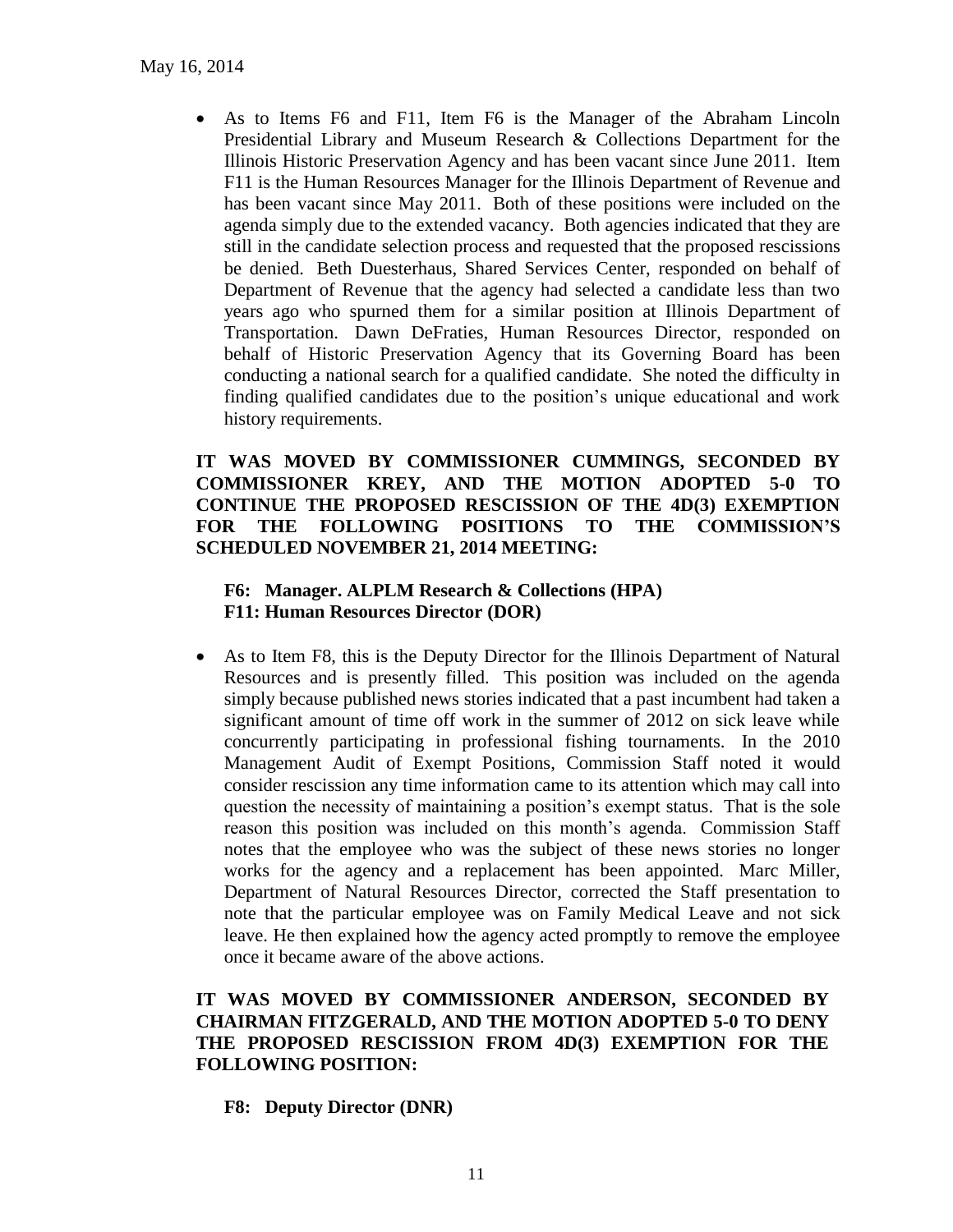As to Item F12, this is the Fire Safety Compliance Manager in the Office of the State Fire Marshal. It was continued from the Commission's November 2013 meeting and had been placed on that agenda because the agency had indicated that the incumbent was working part time. The issue of whether a part-time position should be a candidate for a principal policy exemption was considered in the interim. Staff came to the conclusion that it should not automatically disqualify a position for exempt status but would be a factor the Commission should consider when exercising its judgment as to whether a position meets the statutory criteria. As to this particular position, the agency indicated that the parttime incumbent was resigning and he was going to be replaced by a full-time employee. Another issue at the time was its inclusion in a collective bargaining unit, but on information and belief it has now been excluded. For these reasons, Staff recommended denial of this proposed rescission. Ronny Wickenhauser confirmed these representations and noted that the position has now been moved to Springfield and will be filled on a full-time basis.

#### **IT WAS MOVED BY COMMISSIONER CUMMINGS, SECONDED BY COMMISSIONER URLACHER, AND THE MOTION ADOPTED 5-0 TO DENY THE PROPOSED RESCISSION FROM 4D(3) EXEMPTION FOR THE FOLLOWING POSITION:**

## **F12: Fire Safety Compliance Manager (SFM)**

| <b>Item</b> | <b>Position Number</b> | Agency     | <b>Functional Title</b> |
|-------------|------------------------|------------|-------------------------|
|             | 40070-48-00-100-00-01  | <b>HPA</b> | <b>CFO</b>              |
|             | 40070-48-50-100-00-01  | <b>HPA</b> | Director of Security    |
|             | 13852-10-19-040-00-02  | DHS        | Legislative Liaison     |

#### **The following 4d(3) exemptions were rescinded on May 16, 2014:**

**The following 4d(3) exemption rescissions were denied on May 16, 2014:**

| <b>Item</b> | <b>Position Number</b> | Agency     | <b>Functional Title</b>               |
|-------------|------------------------|------------|---------------------------------------|
| 3           | 40070-33-00-800-00-21  | <b>HFS</b> | Long Term Care                        |
| 8           | 40070-12-00-200-00-01  | <b>DNR</b> | Deputy Director                       |
|             | 37015-50-50-100-00-84  | <b>SFM</b> | <b>Fire Safety Compliance Manager</b> |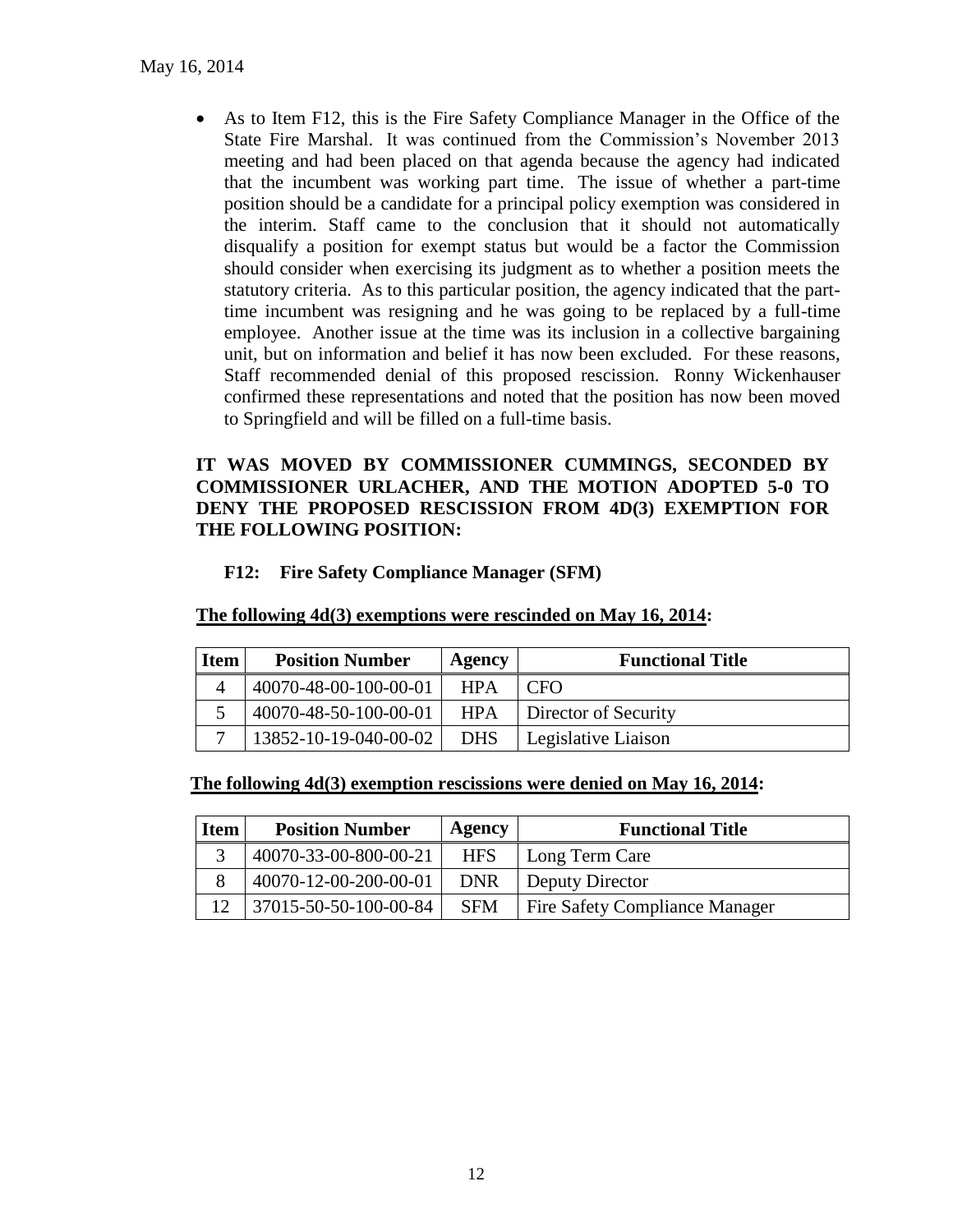| <b>Item</b> | <b>Position Number</b> | <b>Agency</b> | <b>Functional Title</b>                       |
|-------------|------------------------|---------------|-----------------------------------------------|
|             | 40070-42-10-600-00-01  | <b>CEO</b>    | <b>Regional Manager (West Central Region)</b> |
| 2           | 00502-29-01-700-51-01  | <b>DOC</b>    | Legislative Liaison                           |
| 6           | 40070-48-52-000-00-01  | <b>HPA</b>    | Mgr. ALPLM Research & Collections             |
| 9           | 40070-20-06-205-00-51  | <b>DPH</b>    | Regional Health Officer – Marion              |
| 10          | 00501-25-04-000-02-01  | <b>DOR</b>    | Legislative Liaison                           |
|             | 40070-25-45-000-00-01  | <b>DOR</b>    | <b>Human Resources Director</b>               |

#### VI. CLASS SPECIFICATIONS

The following class titles were submitted for revision by the Director of the Illinois Department of Central Management Services (CMS):

- A. Financial Institutions Examiner Trainee Bank Examiner I Bank Examiner II Bank Examiner III
- B. Rehabilitation Counselor Rehabilitation Counselor Senior

Staff Analysis: Assistant Executive Director reported on the proposed revisions to the Financial Institutions Examiner Trainee, Bank Examiner I, Bank Examiner II, Bank Examiner III, Rehabilitation Counselor and Rehabilitation Counselor Senior classes. Barris reported that none of the revisions resulted in a salary change, all of the revisions were agreed to pursuant to collective bargaining agreement and all of the revisions were functionally related to the implementation of class duties.

## **IT WAS MOVED BY COMMISSIONER ANDERSON, SECONDED BY COMMISSIONER URLACHER, AND THE MOTION ADOPTED 5-0 TO APPROVE THE REVISION OF THE FOLLOWING CLASS TITLES TO BE EFFECTIVE ON JUNE 1, 2014:**

- **A. Financial Institutions Examiner Trainee Bank Examiner I Bank Examiner II Bank Examiner III**
- **B. Rehabilitation Counselor Rehabilitation Counselor Senior**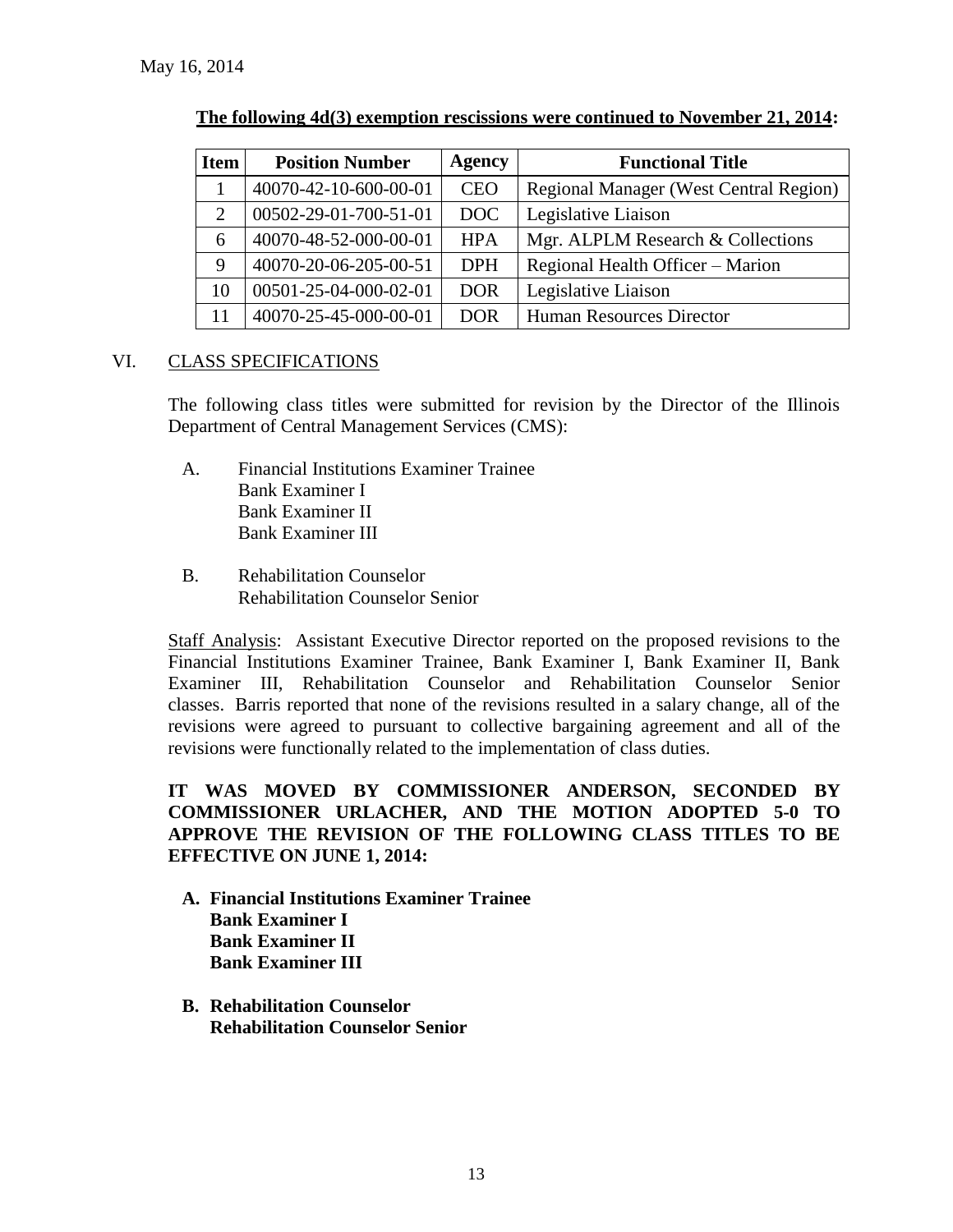**IT WAS MOVED BY COMMISSIONER KREY, SECONDED BY COMMISSIONER CUMMINGS, AND THE MOTION ADOPTED 5-0 TO DISAPPROVE ANY CLASS SPECIFICATIONS RECEIVED BY THE COMMISSION NOT CONTAINED IN THIS REPORT TO ALLOW ADEQUATE STUDY.** 

#### VII. MOTION TO CLOSE A PORTION OF THE MEETING

**IT WAS MOVED BY COMMISSIONER CUMMINGS, SECONDED BY COMMISSIONER URLACHER, AND BY ROLL CALL VOTE THE MOTION ADOPTED 5-0 TO CLOSE A PORTION OF THE MEETING PURSUANT TO SUBSECTIONS 2(c)(1), 2(c)(4), AND 2(c)(11) OF THE OPEN MEETINGS ACT.**

| <b>FITZGERALD YES</b> |            | <b>ANDERSON</b> | <b>YES</b> |
|-----------------------|------------|-----------------|------------|
| <b>CUMMINGS YES</b>   |            | <b>KREY</b>     | <b>YES</b> |
| URLACHER              | <b>YES</b> |                 |            |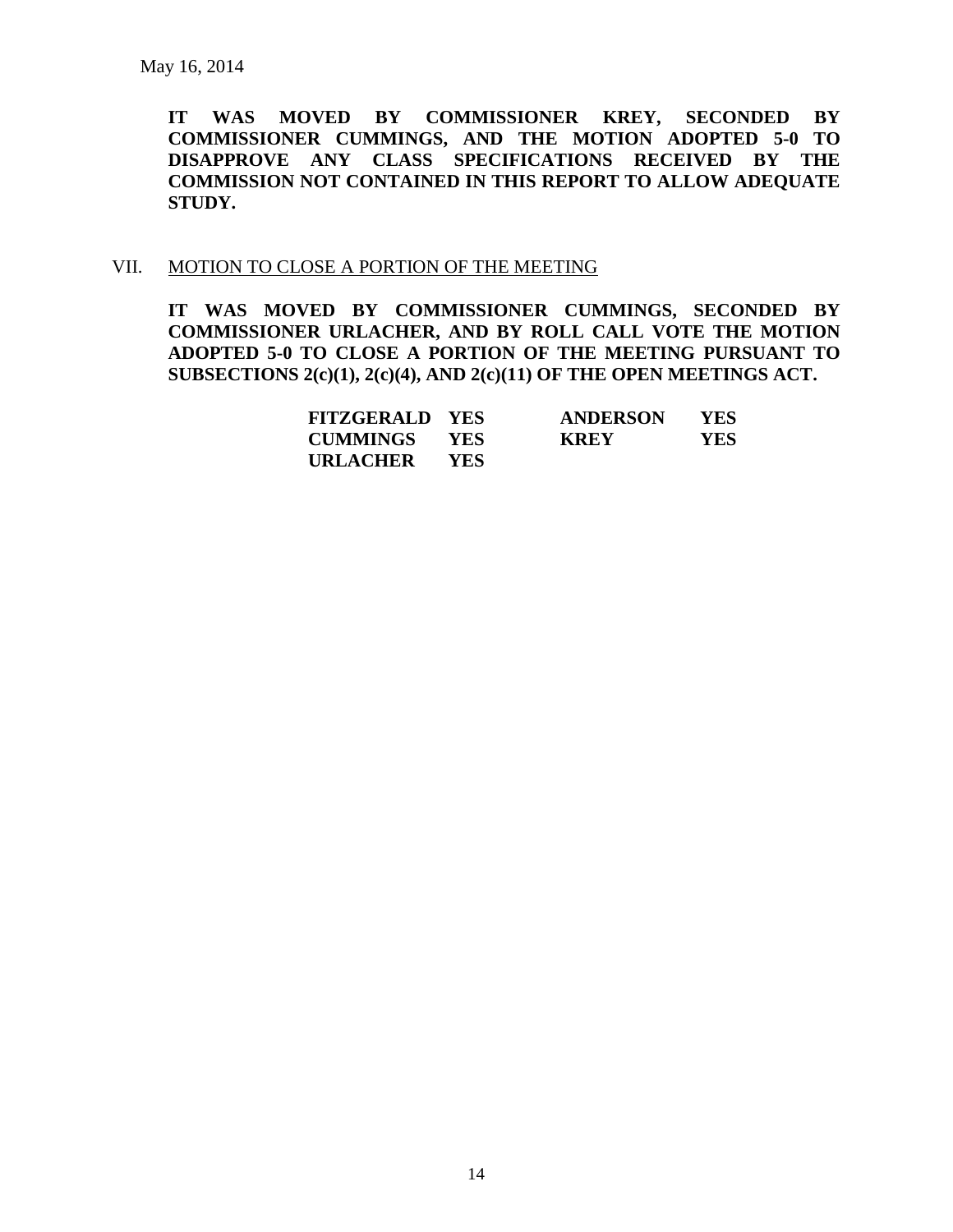#### VIII. RECONVENE THE OPEN MEETING

Upon due and proper notice the regular open meeting of the Illinois Civil Service Commission was reconvened at 607 East Adams Street, Suite 801, Springfield, Illinois at 2:42 p.m.

#### PRESENT

Chairman Garrett P. FitzGerald; James B. Anderson, Anita M. Cummings, Susan Moylan Krey, and Casey Urlacher, Commissioners; Daniel Stralka, Executive Director; and Andrew Barris, Assistant Executive Director.

#### IX. NON-MERIT APPOINTMENT REPORT

The Personnel Code permits non-merit appointments for a limited period of time, i.e., emergency appointments shall not exceed 60 days and shall not be renewed, and positions shall not be filled on a temporary or provisional basis for more than six months out of any twelve-month period. Consecutive non-merit appointments are not violative of the Code; however, they do present a possible evasion of merit principles and should be monitored. Set forth below is the number of consecutive non-merit appointments made by each department. These statistics are from the Department of Central Management Services' Consecutive Non-Merit Appointment Reports.

| <b>Agency</b>                         | 3/31/14 | 4/30/14        | 4/30/13        |
|---------------------------------------|---------|----------------|----------------|
| Aging                                 |         | 2              |                |
| <b>Arts Council</b>                   |         | 0              |                |
| <b>Central Management Services</b>    | 0       | 8              | 0              |
| <b>Children and Family Services</b>   |         | $\overline{2}$ |                |
| Corrections                           |         |                |                |
| <b>Employment Security</b>            | 0       | 0              |                |
| <b>Healthcare and Family Services</b> | 3       | 5              |                |
| <b>Human Services</b>                 | 3       | 0              |                |
| Insurance                             |         |                |                |
| Juvenile Justice                      | 0       |                |                |
| <b>Natural Resources</b>              | 0       | 0              |                |
| Property Tax Appeal Board             | 0       | 0              | $\mathcal{D}$  |
| <b>Public Health</b>                  | 0       | 0              |                |
| Revenue                               |         |                |                |
| <b>State Police Merit Board</b>       |         | 0              |                |
| <b>State Retirement Systems</b>       |         |                |                |
| Transportation                        | 6       | $\mathbf 2$    | 2              |
| Veterans' Affairs                     |         | 3              | $\mathfrak{D}$ |
| <b>Totals</b>                         | 21      | 28             | 22             |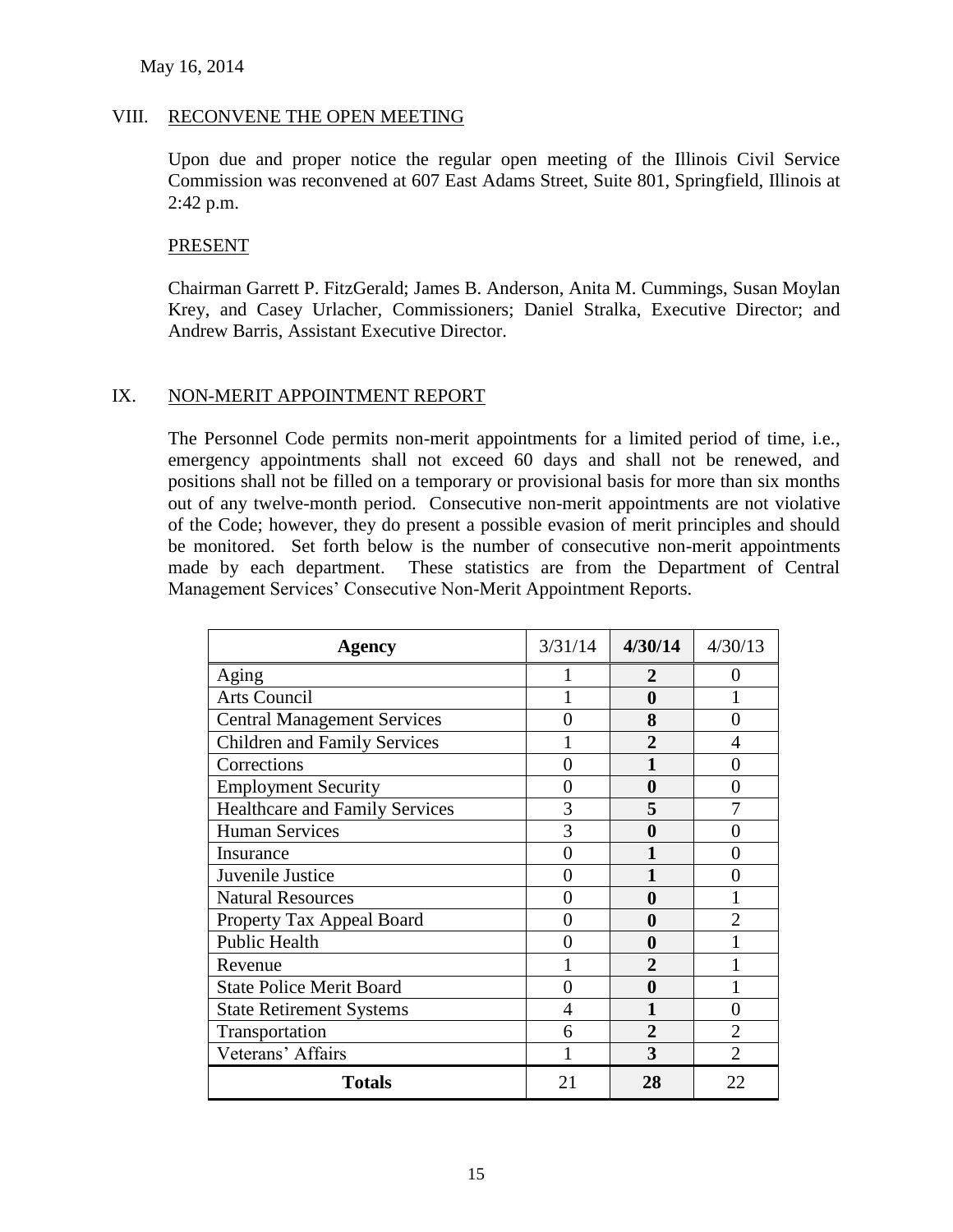#### X. PUBLICLY ANNOUNCED DECISIONS RESULTING FROM APPEALS

#### **DA-17-14**

| Employee    | Ramiro Hernandez | <b>Appeal Date</b> | 01/03/14                   |
|-------------|------------------|--------------------|----------------------------|
| Agency      | Corrections      | Decision Date      | 05/02/14                   |
| Appeal Type | Discharge        | Proposal for       | Appeal upheld; employee to |
| ALJ         | Daniel Stralka   | Decision           | be reinstated.             |

**IT WAS MOVED BY COMMISSIONER URLACHER, SECONDED BY COMMISSIONER ANDERSON, AND BY ROLL CALL VOTE OF 5-0 THE MOTION ADOPTED TO AFFIRM AND ADOPT THE PROPOSAL FOR DECISION OF THE ADMINISTRATIVE LAW JUDGE THAT THE WRITTEN CHARGES FOR DISCHARGE HAVE NOT BEEN PROVEN BY A PREPONDERANCE OF THE EVIDENCE SO THE DISCHARGE IS SET ASIDE IN WHOLE AND RAMIRO HERNANDEZ IS TO BE REINSTATED TO HIS POSITION OF SENIOR PAROLE AGENT WITH THE ILLINOIS DEPARTMENT OF CORRECTIONS.** 

**NOTHING IN THIS DECISION OF THE COMMISSION EXCUSES OR OTHERWISE WAIVES HERNANDEZ'S OBLIGATION TO REQUALIFY FOR HIS WEAPON CERTIFICATION. THE DEPARTMENT OF CORRECTIONS IS OBLIGATED TO ALLOW HERNANDEZ THE OPPORTUNITY AT A SECOND AND FINAL ATTEMPT TO REQUALIFY AS PART OF HIS REMEDIAL BOARD CERTIFIED TRAINING. SHOULD HERNANDEZ FAIL TO REQUALIFY, THE DEPARTMENT OF CORRECTIONS IS ENTITLED TO PURSUE HIS DISCHARGE IN ACCORDANCE WITH THE PROCEDURES SET FORTH IN THE PERSONNEL CODE AND RULES. SIMILARLY, HERNANDEZ WOULD BE ENTITLED TO APPEAL ANY SUBSEQUENT DISCHARGE IN ACCORDANCE WITH THE SAME PERSONNEL CODE AND RULES.**

| <b>FITZGERALD YES</b> |            | <b>ANDERSON</b> | <b>YES</b> |
|-----------------------|------------|-----------------|------------|
| CUMMINGS YES          |            | <b>KREY</b>     | YES.       |
| URLACHER              | <b>YES</b> |                 |            |

#### **S-19-14**

| Employee    | Sandra R. Davis                         | <b>Appeal Date</b> | 01/09/14                 |
|-------------|-----------------------------------------|--------------------|--------------------------|
| Agency      | Child & Family Services   Decision Date |                    | 04/24/14                 |
| Appeal Type | <b>Suspension</b>                       | Proposal for       | Suspension reduced to 14 |
| ALJ         | <b>Andrew Barris</b>                    | Decision           | days from 27 days.       |

**IT WAS MOVED BY COMMISSIONER CUMMINGS, SECONDED BY COMMISSIONER URLACHER, AND BY ROLL CALL VOTE OF 5-0 THE MOTION ADOPTED TO AFFIRM AND ADOPT THE PROPOSAL FOR DECISION OF THE ADMINISTRATIVE LAW JUDGE THAT THE WRITTEN**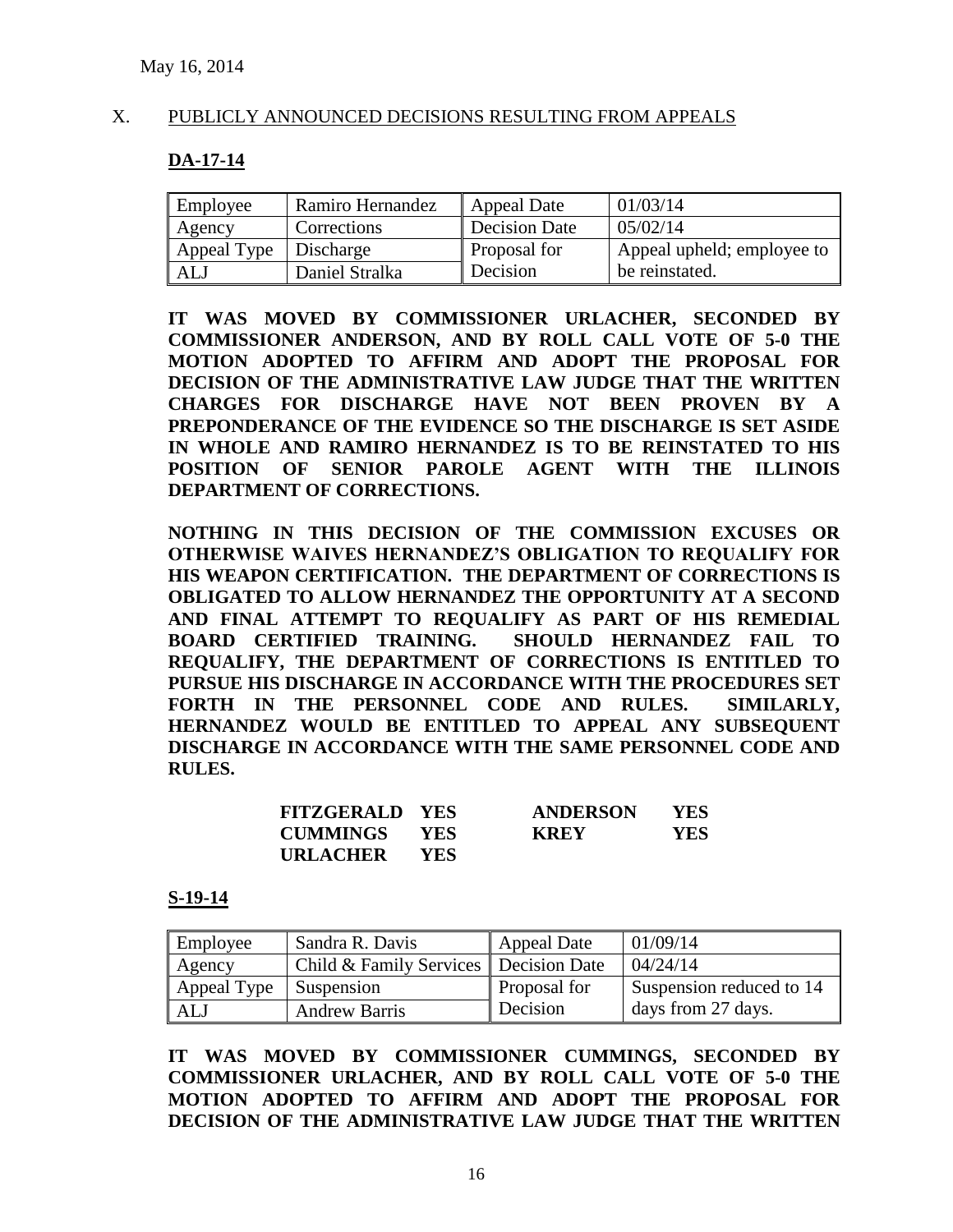## **CHARGES FOR SUSPENSION HAVE BEEN PARTIALLY PROVEN AND WARRANT A 14-DAY SUSPENSION FOR THE REASONS SET FORTH IN THE PROPOSAL FOR DECISION.**

| <b>FITZGERALD YES</b> |            | <b>ANDERSON</b> | <b>YES</b> |
|-----------------------|------------|-----------------|------------|
| <b>CUMMINGS YES</b>   |            | <b>KREY</b>     | YES.       |
| URLACHER              | <b>YES</b> |                 |            |

#### **RV-12-14**

| Employee | Michele Lashmet              | <b>Appeal Date</b> | 12/12/13      |
|----------|------------------------------|--------------------|---------------|
| Agency   | Central Mgmt. Services       | Decision Date      | 04/24/14      |
|          | Appeal Type   Rule Violation | Proposal for       | No violation. |
| ALJ      | <b>Andrew Barris</b>         | Decision           |               |

**IT WAS MOVED BY COMMISSIONER KREY, SECONDED BY COMMISSIONER URLACHER, AND BY ROLL CALL VOTE OF 5-0 THE MOTION ADOPTED TO AFFIRM AND ADOPT THE PROPOSAL FOR DECISION OF THE ADMINISTRATIVE LAW JUDGE THAT IT HAS NOT BEEN PROVEN BY A PREPONDERANCE OF THE EVIDENCE THAT A VIOLATION OF THE PERSONNEL CODE OR PERSONNEL RULES OCCURRED AS ALLEGED.**

| <b>FITZGERALD YES</b> |            | <b>ANDERSON</b> | <b>YES</b> |
|-----------------------|------------|-----------------|------------|
| <b>CUMMINGS</b>       | <b>YES</b> | <b>KREY</b>     | <b>YES</b> |
| URLACHER              | <b>YES</b> |                 |            |

#### XI. APPEALS DISMISSED WITH NO DECISIONS ON THE MERITS

#### **DA-28-14**

| Employee                | Keith E. Ross        | Appeal Date          | 2/28/14                          |
|-------------------------|----------------------|----------------------|----------------------------------|
| Agency                  | Juvenile Justice     | <b>Decision Date</b> | 4/15/14                          |
| Appeal Type   Discharge |                      | Proposal for         | Dismissed subject to approval of |
| <b>ALJ</b>              | <b>Andrew Barris</b> | Decision             | Commission; withdrawn.           |

#### **DA-41-14**

| Employee    | Jo Bee Harper         | <b>Appeal Date</b>   | 4/24/14                          |
|-------------|-----------------------|----------------------|----------------------------------|
| Agency      | <b>Human Services</b> | <b>Decision Date</b> | 4/28/14                          |
| Appeal Type | Discharge             | Proposal for         | Dismissed subject to approval of |
| ALJ         | <b>Andrew Barris</b>  | Decision             | Commission; withdrawn.           |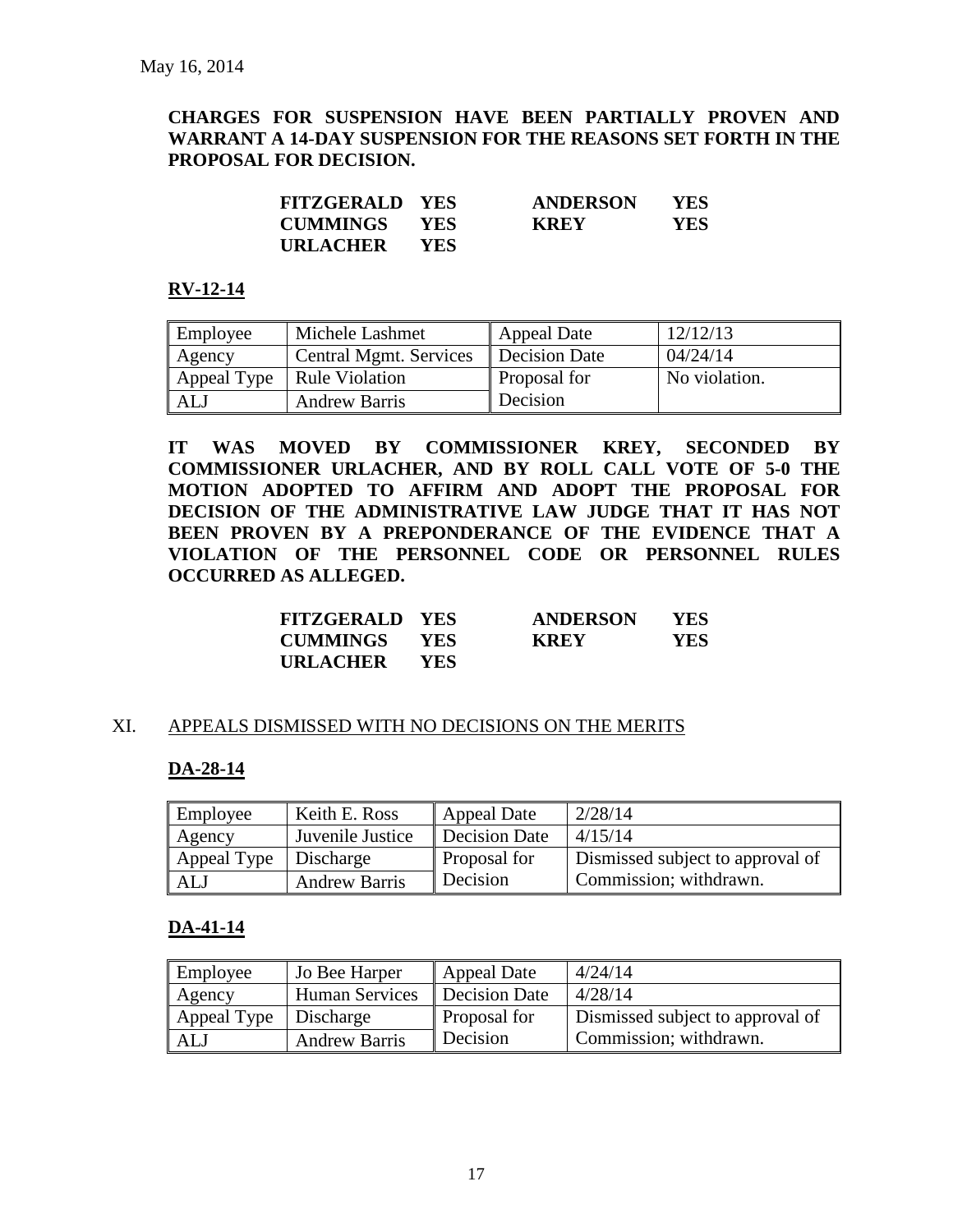**IT WAS MOVED BY COMMISSIONER URLACHER, SECONDED BY COMMISSIONER CUMMINGS, AND BY ROLL CALL VOTE OF 5-0 THE MOTION ADOPTED TO AFFIRM AND ADOPT THE PROPOSALS FOR DECISION OF THE ADMINISTRATIVE LAW JUDGE.**

| <b>FITZGERALD YES</b> |            | <b>ANDERSON</b> | YES.       |
|-----------------------|------------|-----------------|------------|
| <b>CUMMINGS YES</b>   |            | <b>KREY</b>     | <b>YES</b> |
| <b>URLACHER</b>       | <b>YES</b> |                 |            |

#### XII. STAFF REPORT

Executive Director Daniel Stralka reported that:

- The Commission's Senate Appropriation Hearing was on May 1. There were no questions. On May 15 the House passed HB 6127 which provided the Commission a flat appropriation for fiscal year 2015.
- All Statements of Economic Interest have been filed with the Secretary of State.
- Assistant Executive Director Barris successfully disposed of several dozen boxes of older files in accordance with State record-keeping requirements.

Executive Director Stralka provided the Commissioners some background information regarding the recent attempt to have a federal hiring monitor appointed at the Illinois Department of Transportation. He reviewed for the Commissioners Section 4c(12) of the Personnel Code which provides for the exemption of the technical and engineering staffs at the agency. He noted at the time that the agency had referred to several of the affected employees as "Staff Assistants" which may or may not be consistent with the language of the Personnel Code. After additional discussion in which all Commissioners participated, it was the consensus to reconsider this issue at the June meeting.

The Commissioners noted how several agency representatives participated in this meeting by telephone even though they were located in Springfield. The use of telephone conferencing was instituted to allow agency representatives who are located a significant distance from the meeting location to participate while avoiding the inconvenience and cost of traveling to the meeting location. It was not meant to excuse agency representatives located in the Springfield or Chicago area from physically attending meetings held in their respective areas. Their physical presence and subject matter expertise have proved to be beneficial in responding to Commissioner inquiries on a variety of agenda items. The limitations of participating by telephone diminish the Commissioners' abilities to reach a full understanding of debatable items prior to taking final action. That is why the physical presence of agency representatives is the preferred method of their participation.